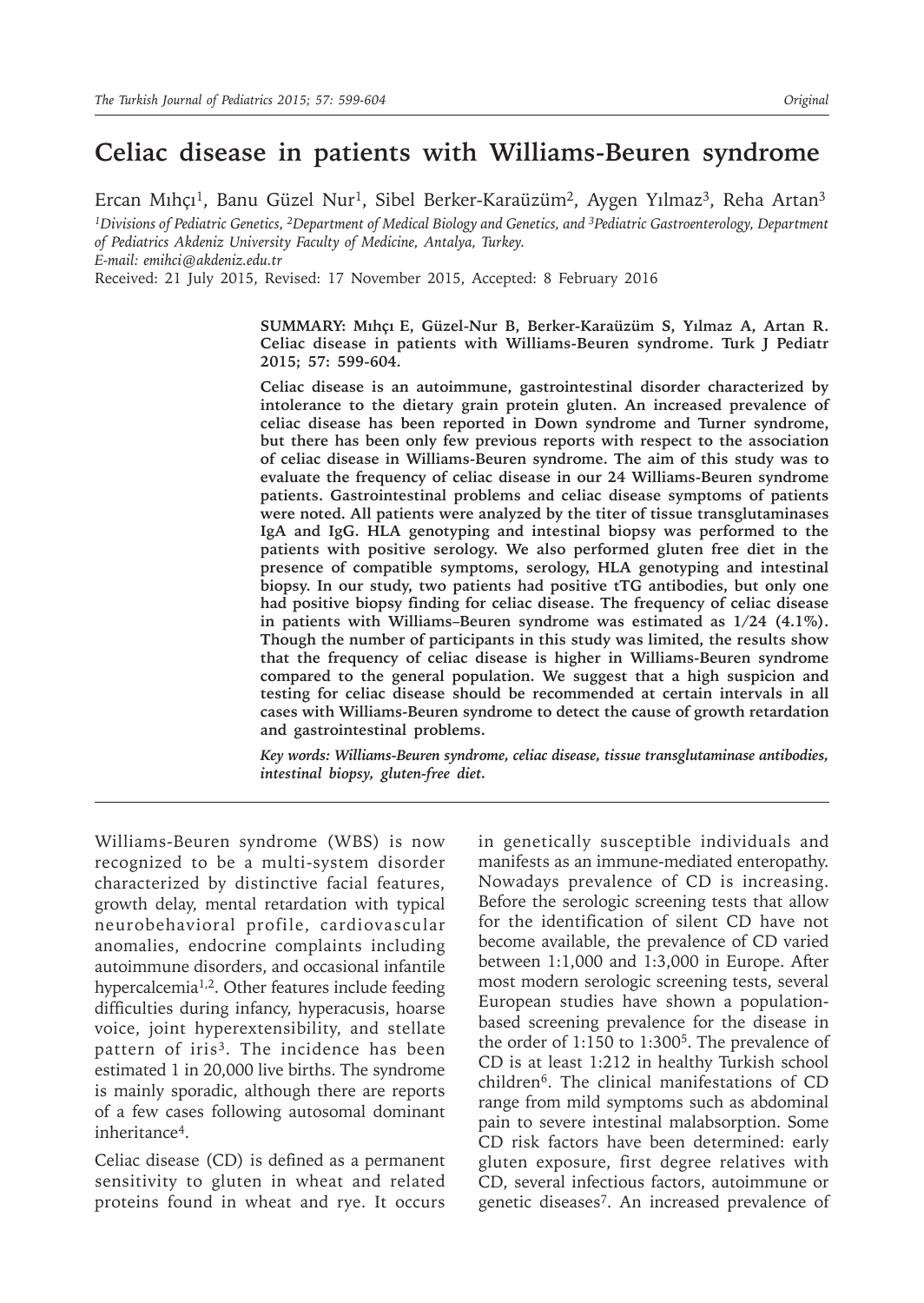CD has been reported in some genetic diseases such as Down syndrome, and Turner syndrome with a prevalence between 4.5% and 10.5%, but there has been only few previous clinical study which respect to the association of CD in WBS8-11. Because of this, CD has been rarely described in WBS, here we report our own cases with CD screening and manifestations to assess the frequency via the literature.

## **Material and Methods**

## *Patients*

Twenty four patients (12 girls, 12 boys) diagnosed as WBS between 2000 and August 2012 in the Akdeniz University Pediatric Genetics Department were included. The mean age was 9.4 years (24 months-39 years). Two patients had family history of consanguinity. The study protocol was approved by ethical committee of the Akdeniz University and informed consents were obtained from the patients or parents. For obtaining uniform clinical data about family history, gastrointestinal symptoms and physical findings were recorded.

## *FISH analysis method*

All patients had FISH analysis to detect microdeletion of chromosome 7q11.23 region, after clinical assessment by the pediatric geneticist. Initially, chromosome analysis was performed by G-bands by trypsin using Giemsa (GTG) in 72 hours cultured peripheral blood lymphocytes. After the normal karyotypes were revealed from patients, fluorescent in situ hybridization (FISH) was performed using commercial Williams Syndrome Region (7q11.23) probes encompassing ELN. The Cytocell Williams-Beuren 496 kb probe (Cat No LPU 011, Cytocell, USA) consists of three non-overlapping clones from genes FZD9 to GTF21, and contains the chromosome 7 centromere a-satellite D7Z1 probe for control. Images were recorded using a Zeiss Axioplan epifluorescence microscope equipped with a CCD camera and analysed with MacProbe v4.3 software.

All metaphase cells had one red signal (demonstrating for haploinsufficiency of 7q11.23) and two green signals.

### *Serologic and endoscopic assessments*

Celiac disease was diagnosed according to the revised criteria of the European Society of Pediatric Gastroenterology, Hepatology, and Nutrition<sup>12</sup>. As to the gastrointestinal function, particular attention was paid to the features of CD, such as chronic diarrhea, vomiting, delayed growth, and anorexia. Biochemical profile (calcium, urine calcium/creatinine ratio, thyroid functions), IgA tissue transglutaminases (IgA-tTG) and IgG tissue transglutaminases (IgG-tTG) were assessed in all cases. Serum tTG antibodies were assayed by ELISA. Patients were selected for the haplotypes in the human leukocyte antigen (HLA) class II region (HLA DQ), endoscopy and intestinal biopsy performed on basis of tTG antibody positivity. Intestinal biopsies were performed by pediatric endoscopes at the level of the second/third portion of the duodenum.

## *Statistics*

Data analysis was performed using SPSS software version 13.0 for Windows (SPSS, Inc., Chicago, IL, USA). Clinical features were analyzed using descriptive statistics.

## **Results**

## *Clinical features*

In all patients FISH in metaphase spreads and interphase nuclei showed deletion of the elastin gene, and also the karyotypic analysis were normal. Except for three patients, all patients were sporadic. The other three patients had molecularly confirmed familial inheritance. Overall patients presented characteristic facial features of WBS.

### *Gastrointestinal aspects and celiac disease assesment*

The gastrointestinal pathologies and CD symptoms which were seen in our patients include feeding problems and low weight (50%), short stature for normal age matched population (37%), short stature for WBS growth charts (12%), chronic constipation (33%), rectal prolapsus (16%), and enamel defects (4%). Diarrhea was not detected. The gastrointestinal system problems and CD symptoms are seen in Table I.

All patients were negative for tTG antibody except for two children at 1.5 years (patient 1) and 2 years (patient 2) of age. Both of these two children were positivite for tTG antibody with normal total IgA values (Figs. 1 and 2).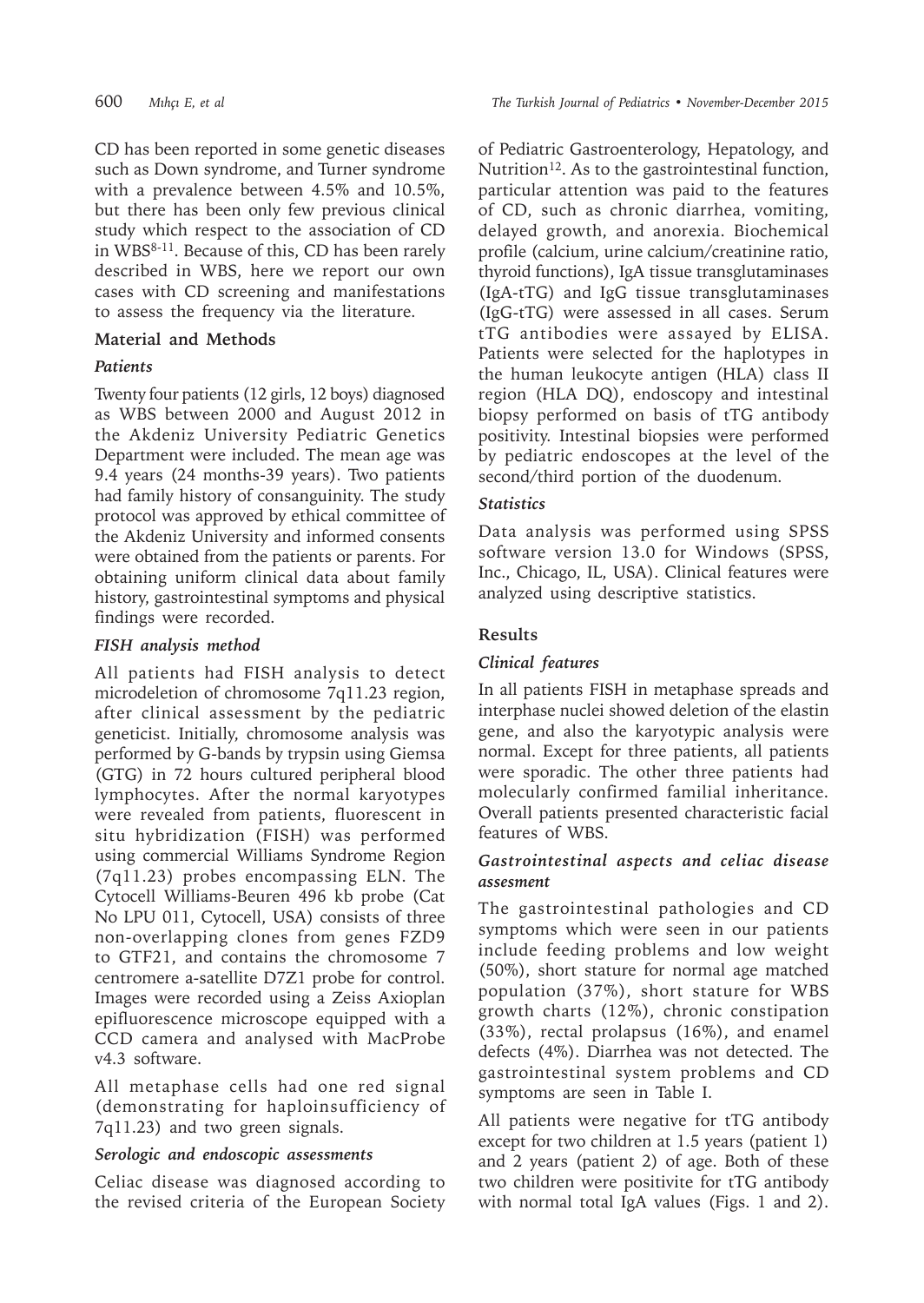| Gastrointestinal problems and Celiac Symptoms | Number of patients $(\%)$ |
|-----------------------------------------------|---------------------------|
| Feeding Problems and growth retardation       | 12 (50%)                  |
| Chronic constipation                          | $8(33\%)$                 |
| Rectal prolapsus                              | 4 $(16%)$                 |
| Infantile colic                               | 4 $(16%)$                 |
| Short stature (for WBS growth cards)          | $3(12\%)$                 |
| Bloating                                      | $3(12\%)$                 |
| Enemal defects                                | 1 $(4%)$                  |
| Gastroesophageal reflux                       | 1 $(4%)$                  |
| H. pylori infection                           | 1 $(4%)$                  |
| Diverticular disease                          | 1 $(4\%)$                 |

HLA DQ 02 and HLA DQ 05 type detected in patient 1 and HLA DQ 03 and HLA DQ 05 type detected in patient 2. The intestinal biopsy was performed endoscopically and histologically assessed in both of two patients. tTG antibody values during their follow up, gastrointestinal pathologies, CD symptoms, HLA haplotypes, endoscopy, histologic findings of intestinal biopsy and final diagnosis of patient 1 and 2 are seen in Table II.

#### **Discussion**

Autoimmune pathologies such as CD, thyroid gland disorders, and diabetes mellitus are more common in children with some chromosomal anomalies<sup>13</sup>. A possible association between CD and 22q11.2 deletion has been reported recently but only few previous reports highlighted the prevalence of CD in WBS 14. First, Castro et al.8 described a WBS patient with CD in 1986. Shortly after that few sporadic cases have been reported<sup>15</sup>. Furthermore, Giannotti

|                                             | Sex | Age<br>(year) | IgA-tTG  | IgG-tTG  | <b>HLA</b><br>DQ              | Endoscopy                      | Histology                                         | Gastrointestinal<br>pathologies<br>and Celiac<br>Symptoms                                 | Final<br>Diagnose              |
|---------------------------------------------|-----|---------------|----------|----------|-------------------------------|--------------------------------|---------------------------------------------------|-------------------------------------------------------------------------------------------|--------------------------------|
| Patient 1                                   | F   | 1.5           | positive | positive | DQ <sub>2</sub><br>and<br>DQ8 | Atrophic<br>duodenitis         | Inflammation<br>and<br>lymphocyte<br>infiltration | Feeding<br>problems<br>and growth<br>retardation,<br>chronic<br>constipation,<br>bloating | Coeliac<br>disease             |
| Patient 1<br>(After 1<br>year)              |     | 2.5           | negative | negative |                               |                                |                                                   | Absent<br>(increase in<br>weight gain)                                                    |                                |
| Patient 2                                   | M   | 2             | negative | positive | DQ3<br>and<br>DQ <sub>5</sub> | Chronic<br>active<br>gastritis | Mild<br>duodenitis,<br>chronic<br>gastritis       | Chronic<br>constipation,<br>rectal<br>prolapsus,                                          | Duodenitis<br>and<br>gastritis |
| Patient <sub>2</sub><br>(After 6<br>months) |     | 2.5           | negative | negative |                               |                                |                                                   | bloating<br>Improved                                                                      |                                |

**Table II.** HLA Haplotypes, Endoscopy, Histology, and Final Diagnosis of Patient 1 and 2.

F: Female, M: Male

IgA tissue transglutaminases (IgA-tTG) antibody concentrations were positive >5 RIU/ml titers IgG tissue transglutaminases (IgG-tTG) antibody concentrations were positive >20 RIU/ml titers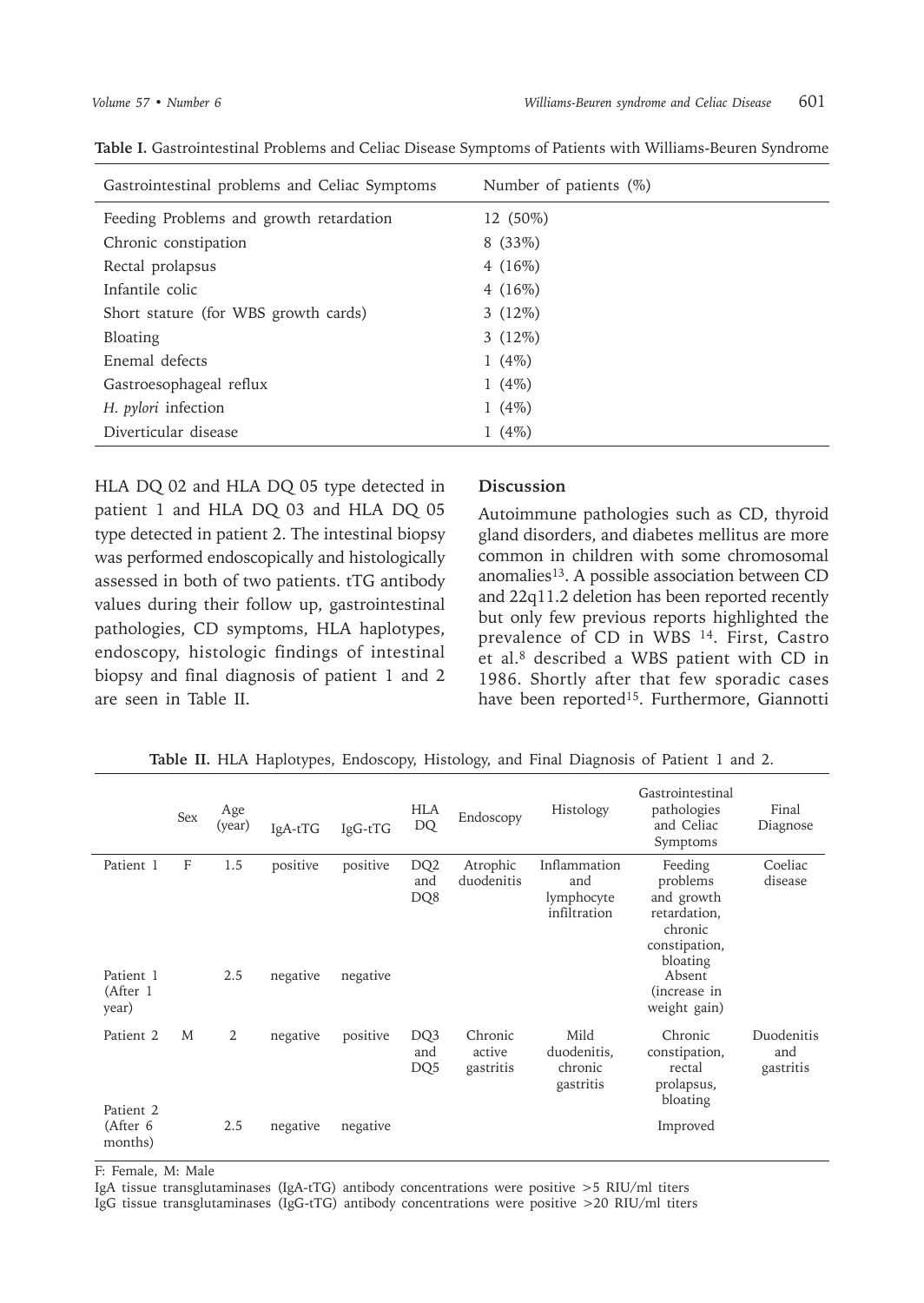



Patient<sub>1</sub>



Patient 2 **Fig. 1.** Facial appearance of patient 1 and patient 2

et al.<sup>9</sup> revealed that the prevalence of CD was 9.5% in 63 patients with WBS in Italy. They confirmed the diagnosis with small bowel biopsy from the patients with positive AGA and anti-endomysium antibodies (AEA). In another study the prevalence of CD was reported to be 1.4% in 71 patients with WBS. The investigators confirmed the diagnosis with clinical response to a gluten-free diet in a patient with positive IgG-AGA and IgA-AEA<sup>16</sup>.

In our study, two patients had positive tTG antibodies, but they had distinct final diagnosis after the follow-up. In patient 1, in addition to celiac symptoms such as constipation, bloating, weight percentile decrease in growth charts, tTG antibody positivity, and typical

HLA haplotype were detected. Intestinal biopsy revealed intraepithelial lymphocyte infiltration, and villous atrophy. She demonstrated clinical response to a gluten free diet and after one year she became seronegative for tTG antibody. In patient 2, chronic constipation, abdominal pain, height percentile decrease in growth charts, and tTG antibody positivity was found. Intestinal biopsy revealed nonspecific findings and after six months negativity for tTG antibody was detected without any diet. He was not diagnosed as CD due to the lack of CD specific antibodies, non-compatible HLA results and nonspecific small-bowel biopsy findings. This discrepancy between two tTG antibody results of patient 2 was attributed to transient gluten hypersensitivity.

Eventually, we show that the estimated prevalence of CD in molecularly confirmed Turkish WBS patients is 1:24 (4.1%). This is significantly high compared to the CD frequency in 0.47% of healthy 20,190 Turkish school children6. Our result was consistent with the result of celiac prevalance (%3) in 33 Turkish WBS patients that has been reported recently<sup>17</sup>. Although the number of cases in our study is not high enough to draw a definite conclusion, we showed biopsy-proven CD in a WBS patient. In addition we also confirmed the diagnosis with clinical response to a gluten-free diet.

Celiac disease occurs in genetically susceptible individuals and it is closely associated with genes that code HLA-II antigens. HLA genes are located on chromosome 6 and 95% of patients with CD susceptibility have HLA DQ2 gene and the remaining express HLA DQ8 gene<sup>18</sup>. Consistent with this report we detected HLA DQ2 haplotype in patient 1. It is well known that histologic examination of multiple small bowel biopsy specimens remains the diagnostic gold standard for CD. In addition, AGA, tTG and EMA antibodies are used for serologic screening. tTG antibody positivity which is reported to be a highly sensitive (up to 98%), and specific (around 96%) serologic marker for CD, can be easily determined by an accurate and comparatively cheap technique19,20. There have been no report which analysed tTG antibody in WBS. In different studies the frequency of IgA and IgG AGA seropositivity was found to be 11% and 19% in WBS patients, respectively9,16. In our study IgA-tTG and IgG-tTG antibody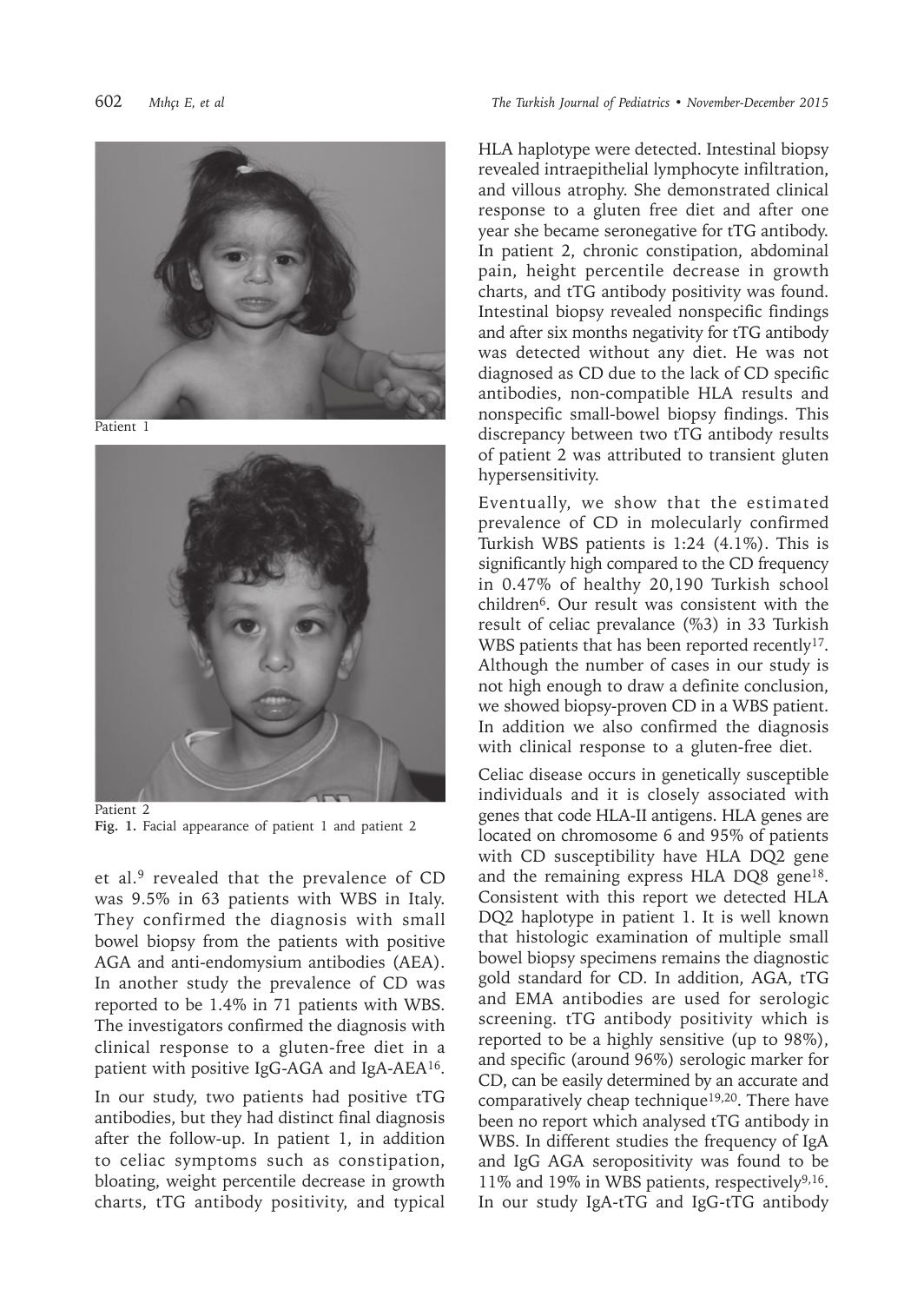positivities were found to be 4.7%, and 9.5%, respectively.

The reason of WBS and CD association is still unknown. Celiac disease has a multifactorial inheritance where both genetic and environmental components play crucial roles in the pathogenesis of the disease. Recent evidence of association between CD and WBS suggests 7q11.23 as a candidate region containing non HLA susceptibility genes for CD. However the analysis of ELN17 microsatellite marker in 74 Italian CD families did not lead to the identification of common genetic factors responsible for the association between CD and WBS. Based on this findings, the authors supported the hypothesis that their association may be interpreted as a consequence of a more general metabolic imbalance present in chromosomal disorders such as Down and Turner syndrome21,22.

Celiac disease has a wide spectrum of gastrointestinal (abdominal distension, chronic or recurrent diarrhea, constipation, abdominal pain, failure to thrive or weight loss, irritability) and extraintestinal manifestations (short stature, enamel defects, iron-deficient anemia, pubertal delay, vomiting, behavioural disturbances). On the other hand, the clinical presentation of CD can be atypical or asymptomatic. For example, in Down syndrome CD can not be detected on the basis of clinical findings alone, because presenting symptoms may be possibly attributed to Down syndrome itself23. Similarly, CD symptoms may also be common in WBS. Therefore these patients should be screened for CD if gastrointestinal and extraintestinal manifestations are detected, or growth faltering is observed with specific growth charts for WBS. Asymptomatic patients should also be screened for CD at certain intervals.

In conclusion, this study investigates the association between WBS and CD in Turkish patients. We found a high frequency of CD in molecularly confirmed Turkish WBS patients. Therefore we recommend CD screening at certain intervals in all WBS patients to exclude a treatable cause of gastrointestinal problems and growth retardation in this group. Since the number of cases in our study is not high enough to draw a definite conclusion, future studies with large cohorts including different ethnicities are required to establish associations

between WBS and CD more clearly.

#### **REFERENCES**

- 1. Williams JC, Barratt-Boyes BG, Lowe JB. Supravalvular aortic stenosis. Circulation 1961; 24: 1311-1318.
- 2. Beuren AJ, Apitz J, Harmanjanz D. Supravalvular aortic stenosis in association with mental retardation and a certain facial appearance. Circulation 1962; 26: 1235-1240.
- 3. American Academy of Pediatrics Committee on Genetics. Health care supervision for children with Williams syndrome. Pediatrics 2001; 107: 1192-1204.
- 4. Morris CA, Thomas IT, Greenberg F. Williams syndrome: autosomal dominant inheritance. Am J Med Genet 1993; 47: 478-481.
- 5. Schapira M, Maisin JM, Ghilain JM, De Maeght S, Deltenre P, Henrion J. Epidemiology of coeliac disease. Acta Gastroenterol Belg 2003; 66: 234-236.
- 6. Dalgic B, Sari S, Basturk B, et al. Prevalence of celiac disease in healthy Turkish school children. Am J Gastroenterol 2011; 106: 1512-1517.
- 7. Craig D, Robins G, Howdle PD. Advances in celiac disease. Curr Opin Gastroenterol 2007; 23: 142-148.
- 8. Castro M, Crino A, Papadatou B, et al. Down's syndrome and celiac disease: the prevalence of high IgA-antigliadin antibodies and HLA-DR and DQ antigens in trisomy 21. J Pediatr Gastroenterol Nutr 1993; 16: 265-268.
- 9. Giannotti A, Tiberio G, Castro M, et al. Coeliac disease in Williams syndrome. J Med Genet 2001; 38: 767-768.
- 10. Ivarsson SA, Carlsson A, Bredberg A, et al. Prevalence of coeliac disease in Turner syndrome. Acta Paediatr 1999; 88: 933-936.
- 11. Bonamico M, Pasquino AM, Mariani P, et al. Prevalence and clinical picture of celiac disease in Turner syndrome. J Clin Endocrinol Metab 2002; 87: 5495-5498.
- 12. Husby S, Koletzko S, Korponay-Szabó IR et al. European Society for Pediatric Gastroenterology, Hepatology, and Nutrition guidelines for the diagnosis of coeliac disease. J Pediatr Gastroenterol Nutr 2012; 54: 136-160.
- 13. Cogulu O, Ozkinay F, Gunduz C, et al. Celiac disease in children with Down syndrome: importance of follow-up and serologic screening. Pediatr Int 2003; 45: 395-399.
- 14. Digilio MC, Giannotti A, Castro M, et al. Screening for celiac disease in patients with deletion 22q11.2 (DiGeorge/velo-cardio-facial syndrome). Am J Med Genet A 2003; 121: 286-288.
- 15. Santer R, Pankau R, Schaub J, Bürgin-Wolff A. Williams-Beuren syndrome and celiac disease. J Pediatr Gastroenterol Nutr 1996; 23: 339-340.
- 16. Pankau R, Partsch CJ, Gosch A, Santer R. [Williams-Beuren syndrome in combination with celiac disease]. Monatsschr Kinderheilkd 1993; 141: 577-580.
- 17. Simşek-Kiper PO, Sahin Y, Arslan U, et al. Celiac disease in Williams-Beuren syndrome. Turk J Pediatr 2014; 56: 154-159.